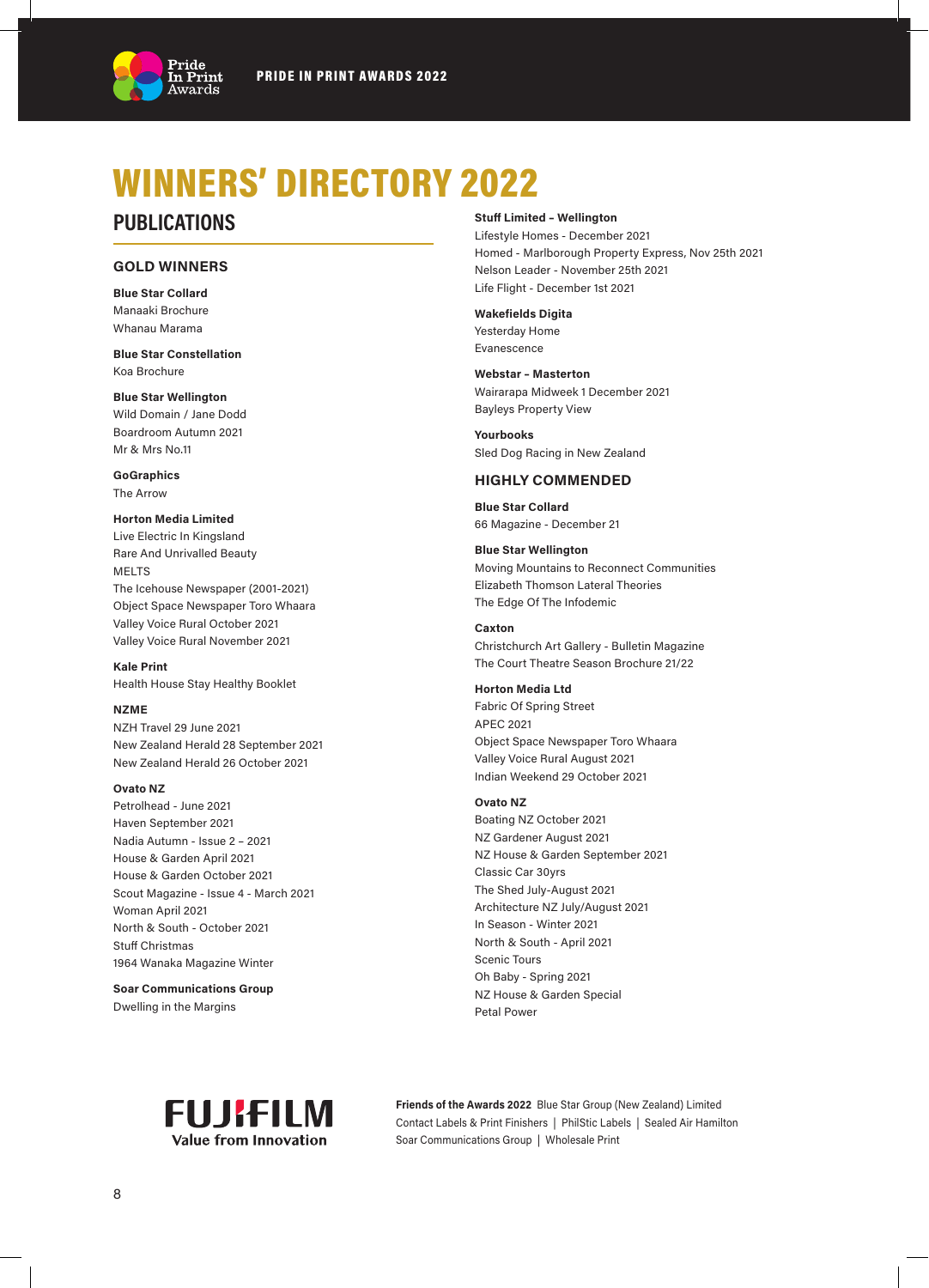### PRIDE IN PRINT AWARDS 2022



**Soar Communications Group**

Bride & Groom Magazine Summer 21/22 MAS Centenary Book BTW - Whau the People Piki Toi

**Spectrum Print** Harbour Kitchen - Another Helping - Cookbook

**Stuff – Christchurch** Timaru Herald The Press

**Stuff – Wellington** Saturday Express - Nov 20th 2021 APEC 2021

**Wakefields Digital** Paper Flowers The Omniscient Village

**Webstar – Auckland** Shepherdess - Summer 21/22

**Webstar – Masterton** Hawke's Bay Today

# **BUSINESS PRINT**

#### **GOLD WINNERS**

**Amcor Flexibles Asia Pacific – Christchurch** S.E.A - M.A.Z.Z Wild Caught Orange Roughy Easiyo Fresh Yogurt Greek Style Apricot 120g

**Blue Star Collard** Mapperley Stud Brochure Moana Annual Report Atamira Dance Company Programme

**Blue Star Wellington** Riddet Institute Focus Annual Report

**Brightprint**  Betacraft Workwear Catalogue

**Gravure Packaging** Waxed Soap Wrap - Sard

**Laserfoil Design and Print Ltd** Ink and Brayer Business Card Love your Brand Business Cards **Logick Print & Graphics Ltd** 'Touchy Feely'

#### **Ovato NZ**

Essential Gin Guide NZ V8 September 2021 Our Auckland - September/October 2021 Island Magazine - Spring 2021 West Liquor JB HiFi March 2021 Stihl Ltd Spring 2021 Our Auckland December 2021 Farmers August 2021 Farmers Focus Winter 2021 Whitcoulls Recommends New World Liquor

**Soar Communications Group**

BLIA New Zealand 2021 Report

**Webstar – Masterton** Stock and Save

**Wrapt Labels** USA Raw Manuka Honey 10+ UMF 17.6oz USA Raw Manuka Honey 15+ UMF 8.8oz Wild Cabernet Sauvignon Australia

#### **HIGHLY COMMENDED**

**Blue Star Collard** Media Design School Prospectus

**Blue Star Wellington** Tilt Renewable Annual Report

**Ovato NZ**  Pascoes June Art Deco Festival One Roof Herald Homes

**Soar Communications Group** Commercial Insite May 2021 University of Auckland Annual Report to Donors

**Southern Colour Print** New Year's Greetings Year of the Ox

**Wakefields Digital** Ministry of Education Annual Report

**Webstar – Masterton** Health 2000

**Sponsors 2022** Avery Dennison | B&F Papers Ltd | BJ Ball Papers | Currie Group (NZ) | DIC New Zealand | HP Kurz New Zealand | Nekkorb | Paper Source | Reproflex3 | Ricoh New Zealand | Spicers | UPM Raflatac | Whakatane Mill Ltd **Media Sponsor 2022** New Zealand Printer Magazine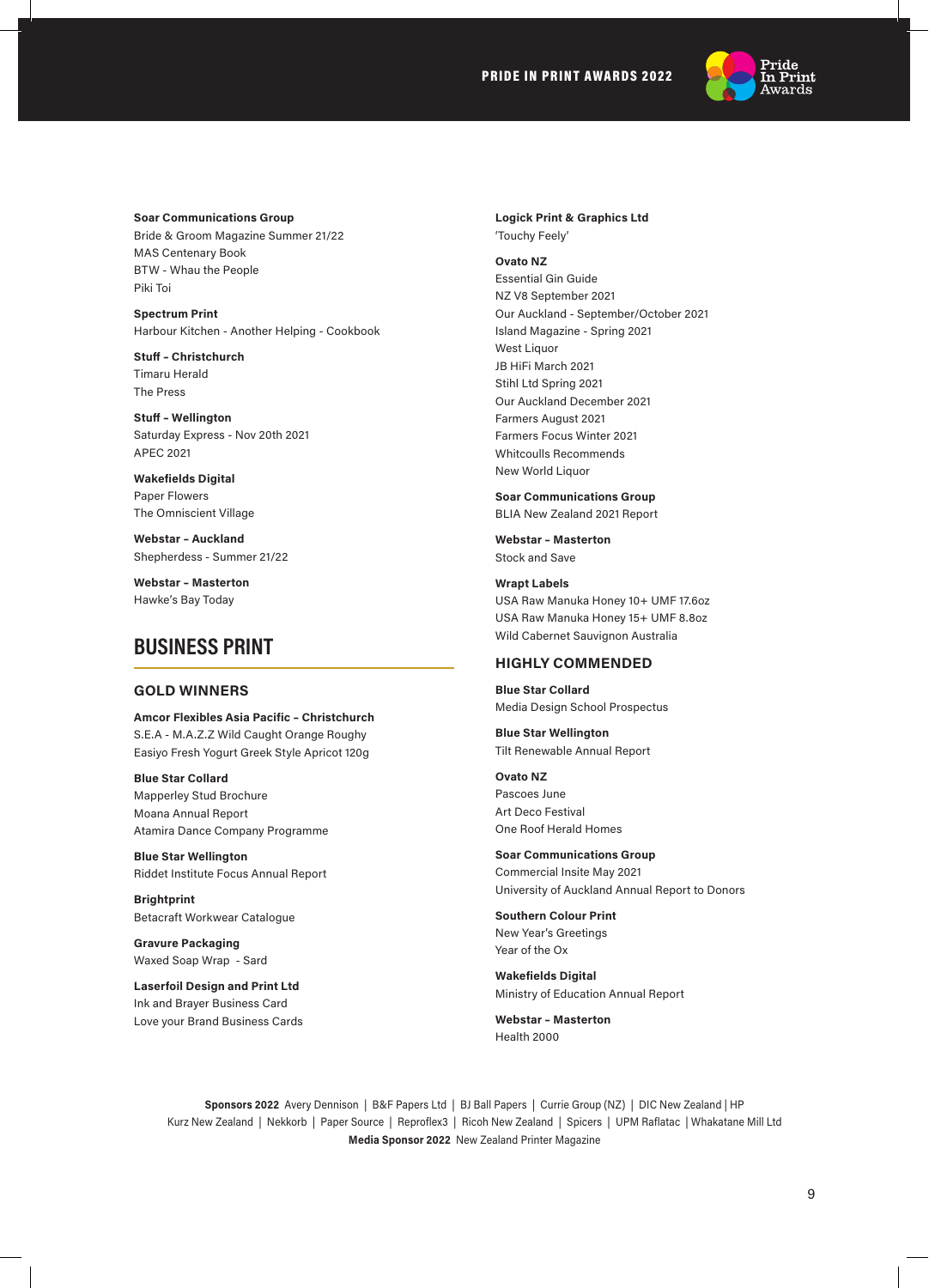

# WINNERS 2022

# **PROMOTIONAL PRINT**

## **GOLD WINNERS**

**5Digital** Masterclass Recipe Cards

**Blue Star Collard** Finesse Calendar

**Blue Star Wellington** NIWA Calendar 2022

**easy2C Limited** Traverse 2023

**Kale Print** 28 Harwood Presentation Folders McFall Fuel Ltd 2022 Calendar

**Logick Print & Graphics Ltd** Te Tuinga A6 Invite A3 Art Print Calendar

**The Print Room** Agritrade - Farm Print

**Wrapt Labels** Melange Trio Taproom Series

#### **HIGHLY COMMENDED**

**The Print Room** Nice. 7th Project

**Wrapt Labels** Wild Pair Coes Soda

# **LABELS**

### **GOLD WINNERS**

**Hally Labels** Barker's Pink Grapefruit & Lemon Premium Mixer Turk's Chicken Skinless Breast Fillets Grosafe Hortcare Spinosad SC Insecticide Peel and Reveal

#### **Kiwi Labels Limited**

Complete Fox Up Holland Road Wild Ginseng 500ml Gin Monofloral Manuka Honey 500g Vinity Pinot Noir Rose 2021 LTD. Gin Abbott - Ensure Win - 1 of 30

#### **Multi-Color Labels**

Young & Co Nectar Burst Pinot Gris King Maui Cellar Reserve Sauvignon Blanc Brewtiful Haze New England IPA

#### **Rapid Labels**

Inviniti Pinot Noir Music Bay 2020 Pinot Gris Hectic Marlborough Sauvignon Blanc 2021 Ki Maha Pinot Noir 2019 Comelybank Vineyard Pinot Noir Rose Astrolabe Marlborough Pinot Gris 2021 Astrolabe Marlborough Rose 2021 Kekerengu Coast Sauvignon Blanc 2021 Ossa Gruner Veltliner Belbrook 2021 F-Series 2021 Riesling Auslese Greyrock Marlborough Sauvignon Blanc Rose 2021 Otu Limited Release 2020 Syrah October 30 2020 Syrah Springfield Jam Donut Hazy IPA Honeyeater Monofloral Honey 500g Cumulus Methode Traditionelle

**Rocket Print** CarbonSix Distillery Gin labels

**Wrapt Labels** For Fuck's Sake

#### **HIGHLY COMMENDED**

**Hally Labels** ABF Electrical Steve Brown Date Label

# **Kiwi Labels Limited**

Zoetis - 7 page booklet Herring Bone Rose 2021 Yates

**Leading Label Co. Ltd** Vicarage Lane Pinot Noir Wild Irishman Toru 2021 Pinot Gris Exhumer Gin Label



**Friends of the Awards 2022** Blue Star Group (New Zealand) Limited Contact Labels & Print Finishers | PhilStic Labels | Sealed Air Hamilton Soar Communications Group | Wholesale Print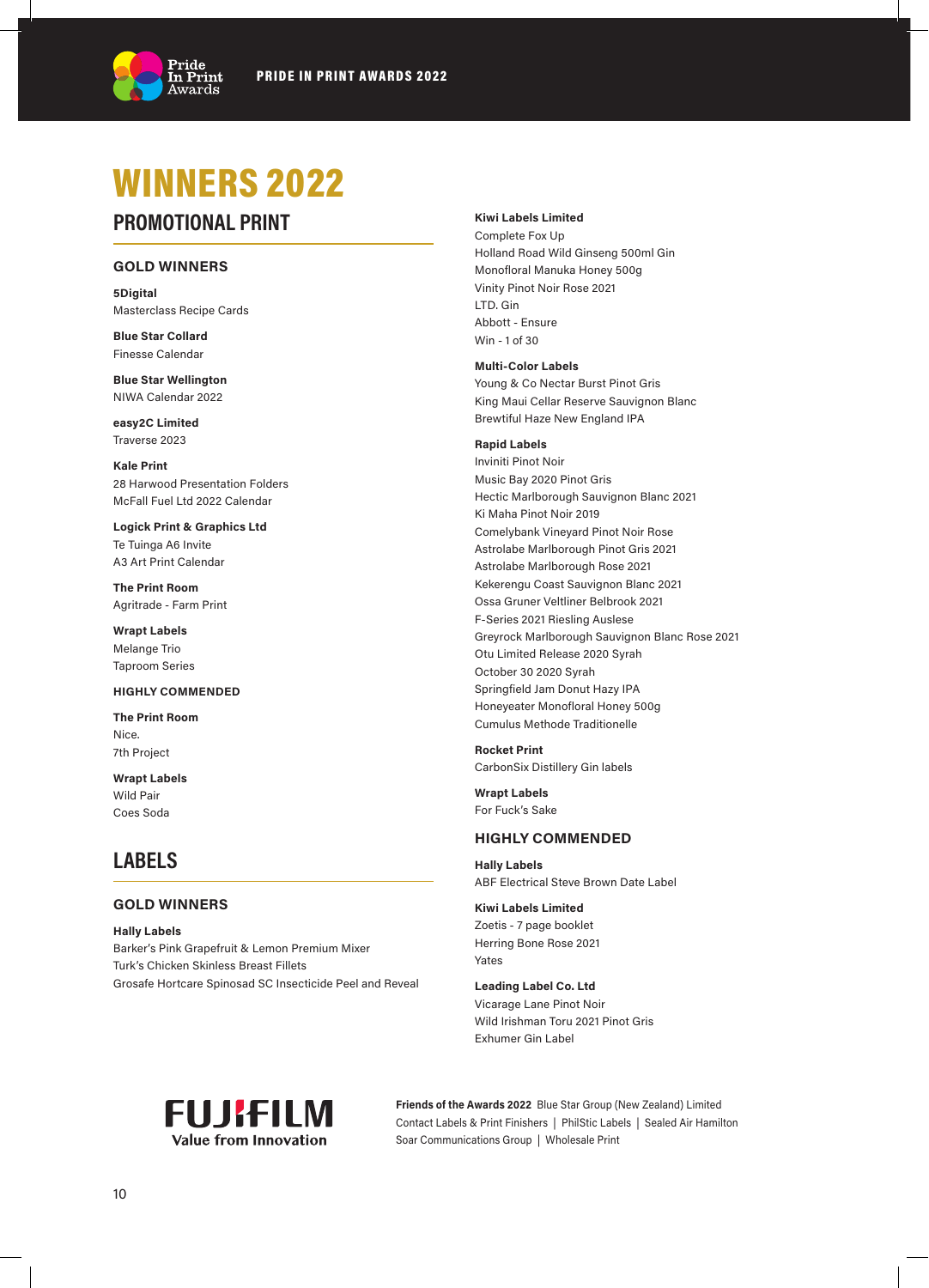PRIDE IN PRINT AWARDS 2022



**Multi-Color Labels** Te Awanga Trademark Syrah Elsewhen Singularity Cox & Pink Lady

**Rapid Labels** Honeyeater Monofloral Honey 1kg

**Rocket Print** The Big Smoke - Burnt at the Steak The Big Smoke - Bad Ass Blueberry BBQ Sauce

**Soar Communications Group** Culley's King Pin Exotic Pork Rub Culley's Fire Water Madam's Sriracha - Culley's x Madam Woo

**Wrapt Labels** Orbis Moderandi Winemaker's Selection

**Kato** Whistling Sisters Barrel Aged

# **FLEXIBLE PACKAGING**

#### **GOLD WINNERS**

**Amcor Flexibles Asia Pacific – Christchurch** Rebel Gluten Free Wraps Freyas Gluten Free Mixed Seed Soft Wraps

**Gravure Packaging** SPC ProVital

**Sealed Air – Hamilton** Peri Peri Portuguese Butterfly Chicken 7 in 1 Citrus & Fruit

**Sealed Air – Porirua** Farmland NZ Boneless Glazing Ham

### **HIGHLY COMMENDED**

**Amcor Flexibles Asia Pacific – Christchurch** Kettle Thai Chilli & Wild Lime Easiyo Fresh Yogurt Greek Style Raspberry 240g

**Gravure Packaging** Whittaker's Creamy - 125 Years Celebration

# **PAPER & BOARD PACKAGING**

## **GOLD WINNERS**

**5Digital** Yes You Can!

**Brebner Print** Hello Cup Carton and Insert

**Brightprint**  Little Biddy Gin Gift Box – Christmas

**Logick Print & Graphics Ltd** Newfish Paua Saucisson Packaging Pure Mama Product Packaging

**Soar Communications Group** Good George Wood Pecker Gin Box Kaupapa Board Game

**Visy Board** Freshco Hola Apple Lid Export Leaderbrand Pure & Easy Sweet Corn DB Export 33 Outer

### **HIGHLY COMMENDED**

**ABC Original Print** Bluebird Delisio Carry Case Garnier Fructis Hair Food Presentation Box

**Blue Star Collard** Joyce Blok BB Cream

**Blue Star Constellation** Be Well 200ml

**Brebner Print** Rawlife Hex Carton

**Visy Board** St Clair Marlborough 7 x 750mL Display Shipper Royal Blue Blueberry Display Tray Sparkling Spring 10L BiB Private Label

**Sponsors 2022** Avery Dennison | B&F Papers Ltd | BJ Ball Papers | Currie Group (NZ) | DIC New Zealand | HP Kurz New Zealand | Nekkorb | Paper Source | Reproflex3 | Ricoh New Zealand | Spicers | UPM Raflatac | Whakatane Mill Ltd **Media Sponsor 2022** New Zealand Printer Magazine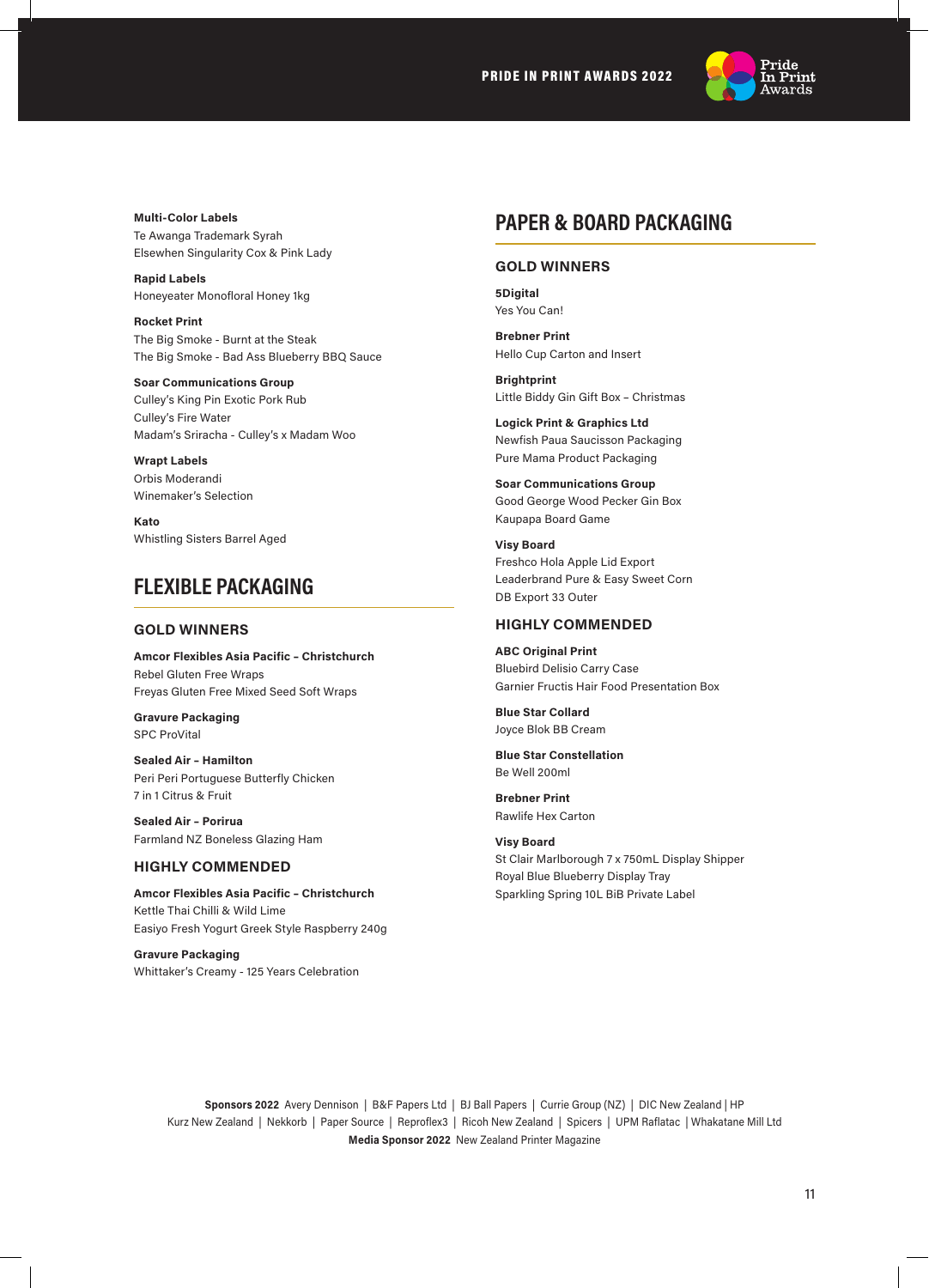

# WINNERS 2022

# **STRUCTURAL DESIGN PACKAGING**

### **GOLD WINNERS**

**ABC Original Print**  Garnier Fructis Hair Food Presentation Box

# **SIGN & DISPLAY PRINT**

#### **GOLD WINNERS**

**Admark Visual Imaging Ltd** BK Flamin' Good Deals BK Snack O'Clock Fonterra Milk Truck

# **SPECIALTY PRODUCTS**

### **GOLD WINNERS**

**Striking Stationery** VG Monogram Heirloom Wedding Julie's 50th Story

**Kiwi Labels Limited** Complete Fox Up LTD. Gin

**Laserfoil Design and Print Ltd** Toby and Caitlyn Save the Date Cards

**Logick Print & Graphics Ltd** Special Edition 2022 Calendar

**Picaflor Fine Art Printing Limited** A Hidden World (Kakapo) Gladstone Church

**Reaction Print Ltd** Wanaka Island

**The Armarie Room** Home, Land & Sea Wedding Suite

## **HIGHLY COMMENDED**

**Kiwi Labels Limited** Coast Dry Gin

**Laserfoil Design and Print Ltd** Sonam and Ashan Wedding Invite Suite

**Picaflor Fine Art Printing Limited** North Island Brown Kiwi, Apteryx Mantelli

# **PRINT FINISHING**

### **GOLD WINNERS**

**Contact Labels & Print Finishers** Brac ELEMENTS Twenty Twenty-Three

**Kale Print** 28 Harwood Presentation Folders

**Pinc** PrintNZ Business Cards

**Soar Communications Group** Piki Toi Kaupapa Board Game

**Techspan** Techspan Peacock Wall Art

**Wakefields Digital** Yesterday Home

### **HIGHLY COMMENDED**

**Soar Communications Group** Clark Coastals Catalogue

**Virtual Print** Wahine Moe Overglossed



**Friends of the Awards 2022** Blue Star Group (New Zealand) Limited Contact Labels & Print Finishers | PhilStic Labels | Sealed Air Hamilton Soar Communications Group | Wholesale Print